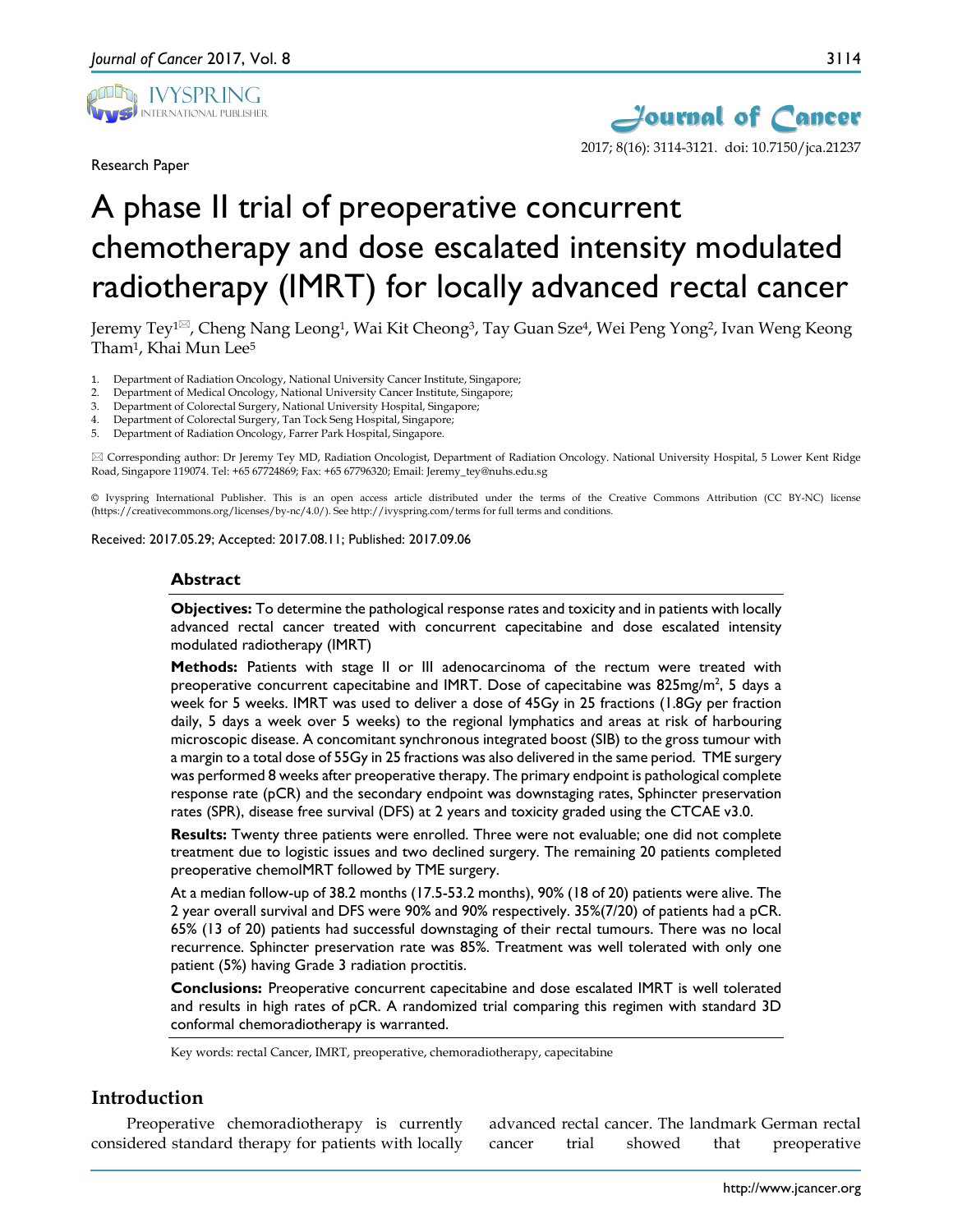chemoradiotherapy reduces local recurrence and acute/late radiation toxicity compared to postoperative chemoradiotherapy.1 The standard preoperative radiotherapy regimen is currently pelvic radiotherapy to a dose of 45-50.4 Gy in 25-28 fractions with concurrent 5 fluorouracil (5FU) based chemotherapy agent. Capecitabine, an oral prodrug of 5FU has been shown to be equivalent to 5FU in randomized studies and has increasingly been used with radiotherapy due to patient convenience.<sup>2,3</sup> Studies have shown that a complete pathological response (pCR) after preoperative treatment have been associated with an improved outcome, both local control and overall survival.4,5 Strategies that have been employed to improve pCR rates include radiotherapy concurrent with combination chemotherapy such as 5FU/oxaliplatin6,7, or concurrent with combination chemotherapy combined with biologic agents such as vascular endothelial growth factor (VEGF) inhibitors such as bevacizumab8. Neoadjuvant chemotherapy before chemoradiotherapy has also been studied as one of the strategies to improve pCR rates. 9

Another strategy to increase pCR rates is radiotherapy dose escalation. Radiotherapy dose escalation studies have been shown that increasing radiotherapy doses in the preoperative treatment of rectal cancer lead to increased pCR rates.10 A recently published comparative effectiveness analysis showed that patients treated with higher radiotherapy doses are more likely to have negative nodes at surgery and be downstaged from cT3-T4 and/or node positive disease to ypT0-T2N0 after neoadjuvant chemoradiotherapy.11

The concern for radiotherapy dose escalation for rectal cancer is that the dose to the surrounding critical organs will be correspondingly increased, leading to increase to acute and late toxicities. The ability to spare organ at risks such as femoral heads, bladder and in particular small bowel is an important consideration if dose escalation to the primary tumour is to be attempted. Intensity modulated radiotherapy (IMRT) can potentially allow us to escalate the radiation dose to the primary rectal tumour whilst minimizing acute and late complications to organs at risk. Dosimetric studies have shown that IMRT leads to improved small bowel sparing when compared to 3-dimensional conformal radiotherapy (3DCRT).12 However, clinical data is lacking and there is a clear need for prospective studies to assess the clinical outcomes of patients treated with dose escalated IMRT.

The aim of this study is to determine the pCR rates and toxicities in patients with locally advanced rectal cancer treated with preoperative concurrent capecitabine and dose escalated intensity modulated radiotherapy (IMRT)

# **Materials and Methods**

# **Patients**

This review was approved by the institution review board, NHG DSRB Domain B.

Eligible patients had to meet the following criteria: Pathologically proven diagnosis of adenocarcinoma of the rectum, clinically staged as T3 or T4,N0-N2, and M0 –staged by MRI or transrectal ultrasound of the rectum. Patients were medically operable for resectable adenocarcinoma of the rectum at least <12cm from the anal verge with adequate liver/renal and haematological function, Eastern Cooperative Oncology Group (ECOG) performance 0-2 and  $\geq$  18 years of age. Exclusion criteria included prior invasive malignancy (except non-melanomatous skin cancer) unless disease free for a minimum of 3 years, prior systemic chemotherapy for colorectal cancer prior radiotherapy to the region of the study cancer that would result in overlap of radiation therapy fields, pregnancy or women of childbearing potential, extension of malignant disease into the anal canal.

# **Endpoints**

The primary endpoint was pCR rates. Secondary endpoints included toxicity assessment, Downstaging rate: defined as a pathologic T and/or N stage that was lower than the clinical T and/or N stage, Sphincter preservation rate (SPR): defined as any procedure whereby the rectal tumor was removed while leaving behind the anal sphincter. A temporary colostomy was considered a sphincter-sparing procedure as long as the anal sphincter was spared. DFS at 2 years: defined as being alive with no evidence of rectal cancer recurrence, calculated from the end of chemoradiotherapy to date of event or last follow-up

## **Radiotherapy**

## Localization, Simulation, and Immobilization

A treatment planning CT scan will be performed to define the gross tumor volume (GTV), clinical target volume (CTV), and planning target volume (PTV). Contiguous CT slices of 3 mm thickness of the abdomen would be acquired with the patient in the prone position in a belly board. No contrast is required. Patients should be simulated with a full bladder.

The elective CTVs are generated in accordance to the RTOG anorectal contouring guidelines (https://www.rtog.org/CoreLab/ContouringAtlases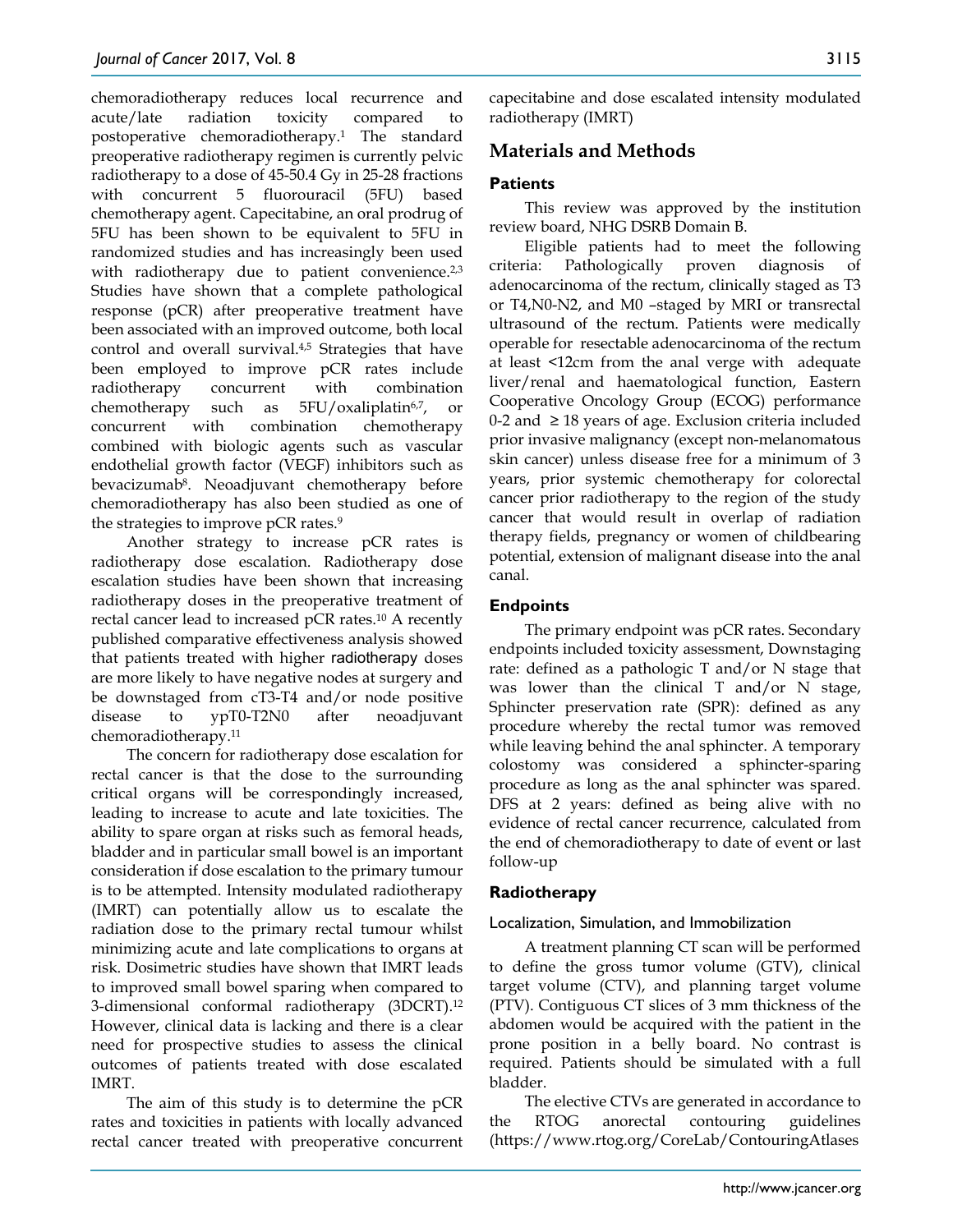/Anorectal.aspx). The GTV-P (Primary) is the rectal tumour seen on CT/MRI scans. The GTV-N is the grossly enlarged lymph nodes seen on CT/MRI. The CTV-P (primary) is the GTV-P plus 2 cm margin, ensuring to extend to the entire mesorectum and presacral region at involved levels. The CTV-N is the GTV-N plus a 5mm margin. Presacral lymphatic CTV is generated by contouring from mid S1-S5 and 8 mm tissue anterior to the anterior border of the sacral bone. The mesorectum and perirectal lymphatics CTV is generated by utilizing the following anatomic landmarks: Posterior Border: anterior border of the sacrum and gluteus maximus, Lateral Border: ileum, piriformis and obturator muscles, Anterior Border: should overlap by 1 cm into the bladder, vagina or prostate. The PTV45 is generated by expanding all of the above structures by 0.5 cm symmetrically and unifying them into one 3-dimensional volume for planning purposes. PTV 50 is the CTV-P plus a 5mm margin. PTV 55 includes GTV-P plus 1 cm margin and CTV-N plus 5mm margin. Megavoltage cone beam CT scans are performed daily prior to treatment for treatment verification. Figure 1. shows the ability of

IMRT to conform radiation doses and 'dose paint' to target volumes.

#### Treatment Planning and Dose specifications

Treatment plans for patients will consist of a single phase using a synchronous integrated boost technique (SIB): Inverse-planned IMRT- will deliver to PTV 45 a total dose of 45 Gy in 1.8 Gy daily fractions, to PTV 50 a total dose of 50 Gy in 2 Gy daily fractions and to PTV 55 a total dose of 55 Gy in 2.2 Gy daily fractions. Patients will receive treatment 5 days per week, in once daily fractions, over 5 weeks duration. Dose is prescribed according to ICRU 83. Dose constraints to organs at risk are as follows: Small bowel - no more than 180 cc above 3 5 Gy, no more than 100 cc above 40 Gy, no more than 65 cc above 45 Gy, no small bowel volume should receive 50 Gy. Femoral heads- no more than 40% volume above 40Gy. no more than 25% above 45 Gy, no femoral head volume should receive 50Gy. Bladder- no more than 40% volume above 40 Gy, no more than 15% above 45 Gy, no bladder volume should receive 50 Gy.



**Figure 1**. Dose painting with IMRT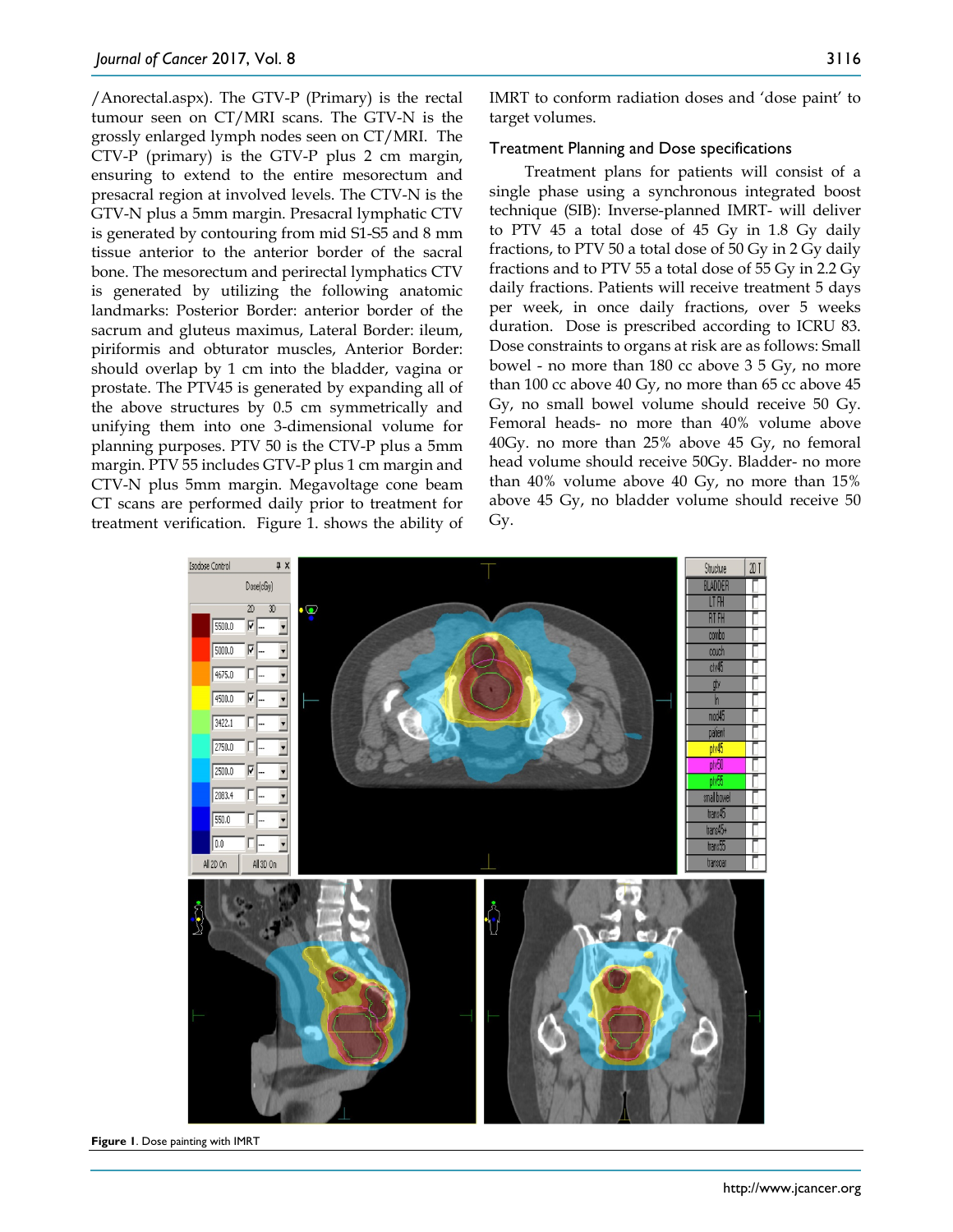## **Chemotherapy**

Concurrent preoperative chemotherapy will begin on the first day of radiotherapy and continue until the completion of radiation therapy. Capecitabine (825 mg/m<sup>2</sup>) will be administered orally twice daily 5 days a week during radiotherapy. Dose calculations should be based upon actual body weight and not modified for obesity. Postoperative chemotherapy will be administered at the discretion of the treating medical oncologist.

## **Surgery**

Total mesorectal excision (TME) surgery was performed at least 8 weeks after preoperative therapy. Surgery includes abdominal perineum resection (APR) or an anterior resection (AR). The nature of the planned surgery must be documented the time of study entry.

#### **Pathological assessment**

Tumour response post-surgery will be grading according to the tumour regression grading13. TRG 0 is defined as complete pathological response. TRG 1 is marked response (minimal response with singe or small groups of cancer cells). TRG 2 is moderate response (residual cancer outgrown by fibrosis). TRG 3 is poor or no response (extensive residual cancer). A positive surgical margin is defined as tumour present 1mm or less from the resection margin

#### **Safety parameters**

This study will use the International Common Terminology Criteria for Adverse Events (CTCAE) version 3.0 for toxicity and adverse event reporting. Toxicities were evaluated and recorded weekly. Safety and toxicity of the study treatment will be evaluated by clinical examination, haematological evaluation as well as imaging studies (MRI or CT) where indicated.

## **Patient follow-up**

Patient would be followed up one month after completion of chemoradiotherapy, and thereafter every 3 monthly. History and physical examination would be performed at each follow-up, together with adverse event evaluation. CT chest/abdomen/pelvis would be performed annually for five years.

#### **Statistical analysis and trial registration**

This is a phase 2 single arm study. Sample size calculation is based on the following parameters: The Null hypothesis is that the IMRT dose escalation is no better than 3DCRT, with a pCR rate of 8%. The alternate hypothesis is that IMRT dose escalation is better than 3DCRT, with a pCR rate of 25%. Type I error rate is 0.05 Type II error rate is 0.20. Using the "Minimax" two-stage design suggested by Simon<sup>14</sup>, 12 patients will be accrued in the first stage. If no pCR occurs in these 12 patients, the study will be terminated because of lack of efficacy. Otherwise, another 36 patients would be accrued to complete the study of 48 patients. Allowing for a 10% drop out rate, the target accrual will be 53 patients.

## **Results**

Between January 2011 and August 2013, 23 patients were enrolled. Patient and tumour characteristics are detailed in table 1. Three patients were not evaluable. One patient had 2 fractions of treatment and did not complete the remaining 23 fractions due to logistical issues. Two patients declined surgery after completion of chemoradiotherapy, citing that their rectal symptoms have resolved post treatment and they did not see a need for surgery. For these two patients, MRI post chemoradiotherapy revealed a partial clinical response. These two patients defaulted subsequent follow-up. The remaining 20 patients completed preoperative chemo-IMRT followed by TME surgery.

**Table 1.** Patient and tumour characteristics?

| <b>Patient Characteristics</b> | N              | %        |
|--------------------------------|----------------|----------|
| Gender                         |                |          |
| Male                           | 14             | 70       |
| Female                         | 6              | 30       |
| Age                            |                |          |
| ≤50                            | $\overline{c}$ | 10       |
| >50                            | 18             | 90       |
| Location of tumour             |                |          |
| $Upper(8-12cm)$                | 0              | $\theta$ |
| Mid (4-8cm)                    | 8              | 40       |
| Lower $(0-4 \text{ cm})$       | 12             | 60       |
| cT                             |                |          |
| T <sub>2</sub>                 | $\mathbf{1}$   | 5        |
| T <sub>3</sub>                 | 18             | 90       |
| T <sub>4</sub>                 | $\mathbf{1}$   | 5        |
| cN                             |                |          |
| N <sub>0</sub>                 | $\overline{c}$ | 10       |
| N1                             | 17             | 85       |
| N <sub>2</sub>                 | $\mathbf{1}$   | 5        |
| Combine clinical stage         |                |          |
| T <sub>2</sub> N <sub>1</sub>  | $\mathbf{1}$   | 5        |
| T3N0                           | $\overline{2}$ | 10       |
| T3N1                           | 15             | 75       |
| T3N2                           | $\mathbf{1}$   | 5        |
| <b>T4N1</b>                    | $\mathbf{1}$   | 5        |

Ninety percent of patients were over the 50 years of age (median age 59.5 years. Range 48-74 years). Location of all tumours was either in the mid or lower rectum. Majority of patients had cT3 and cN1 disease. The mean distance from the anal verge was 5.4 cm (range 2-8 cm). Four of 12 patients achieved a pCR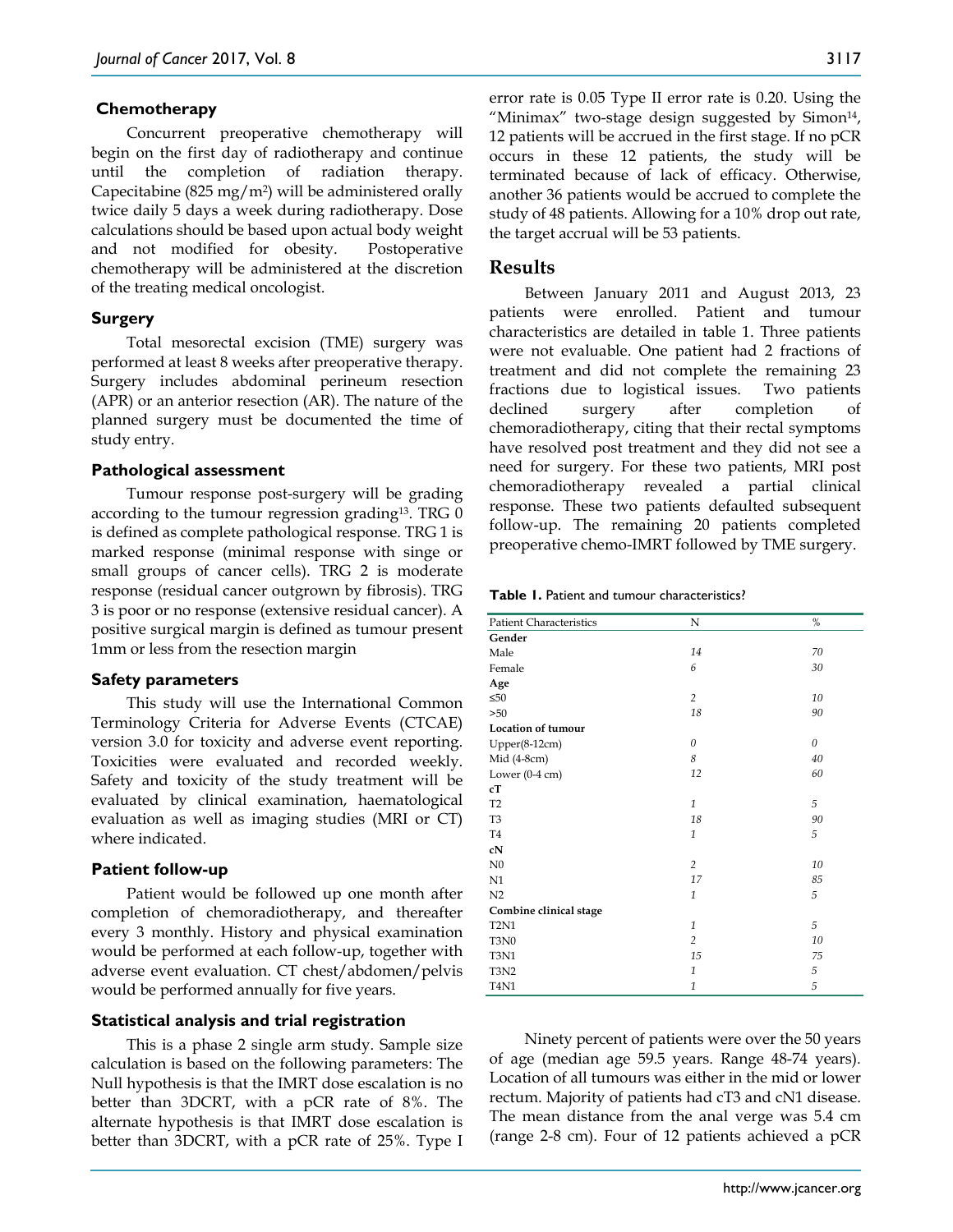fulfilling the requirements of the first stage of accrual, allowing the study to proceed to the second stage of accrual. 3 of 8 patients achieved a pCR in the second stage of accrual. The study had to be closed due to slow accrual and withdrawal of funding support. At a median follow-up of 38.2 months (17.5-53.2 months), 90% (18 of 20) patients were alive. The 2 year DFS was 90%. There was no local recurrence.

## **Treatment compliance**

Nineteen patients (95%) completed radiotherapy with no treatment break. One patient had a 2 day break because of symptomatic prolapsed haemorrhoids and G3 radiation proctitis. All patients completed planned treatment. There were no patients who required replanning of their radiation treatment. No patients had a break in the chemotherapy during concurrent chemoradiotherapy

#### **Radiotherapy Quality assurance**

Individual treatment parameters such as fractionation, total dose, CTV contouring and OAR constraints were reviewed relative to protocol specifications. Compliance to protocol was excellent with no treatment deviation.

#### **Toxicity**

Treatment was well tolerated. One patient (5%) had grade 3 acute radiation proctitis, and one patient (5%) had grade 3 late radiation proctitis. This patient had radiation proctitis and presented with per rectal bleeding. She was treated with argon plasma coagulation. Her proctitis resolved one year after treatment and she is still on follow-up. Acute toxicities for all patients are shown in Table 3. There were no hematological side effects.

#### **Surgery**

The median time to surgery was 60 days (range 49-85 days). Eighty percent of patients underwent surgery by 9 weeks after chemoradiotherapy. 20% of patients (4/20) underwent surgery after 9 weeks. Of these 4 patients, only one patient had a pCR. There was no surgical morbidity, in particular anastomotic leak or wound infection. The median hospital stay was 6 days (range 3-12 days). Surgical procedures performed and pathological findings are detailed in table 2. Low anterior resections were performed in 17 patients and abdominal perineal resection in 3 patients. Sphincter preservation rate was 85%. Preoperative chemoradiotherapy did not change the type of surgery documented at study entry.

## **Pathological response**

Thirty five percent (7/20) of patients had a pCR (TRG 1). 65% (13 of 20) patients had successful downstaging of their rectal tumours (6 patients had TRG 1 and 7 patients had TRG 2). Nineteen patients had clear surgical margins. One patient (5%) had a positive margin post-surgery.

#### **Post-operative chemotherapy**

Nineteen of 20 patients received postoperative chemotherapy. 12 patients had adjuvant capecitabine only, whilst 7 patients had adjuvant capecitabine with oxaliplatin chemotherapy.

**Table 2.** Surgical procedure and pathological Findings

|                                 | N              | %                |
|---------------------------------|----------------|------------------|
| Surgery                         |                |                  |
| Low Anterior resection          | 17             | 85               |
| Abdominal Perineal resection    | 3              | 15               |
| Lymphovascular invasion (LVI)   |                |                  |
| Yes                             | $\mathbf{1}$   | 5                |
| N <sub>o</sub>                  | 19             | 95               |
| Perineural invasion             |                |                  |
| Yes                             | $\overline{2}$ | 10               |
| No                              | 18             | 90               |
| Margin                          |                |                  |
| Negative                        | $\mathbf{1}$   | 5                |
| Positive                        | 19             | 95               |
| ypT                             |                |                  |
| T <sub>0</sub>                  | 7              | 35               |
| T <sub>1</sub>                  | $\mathbf{0}$   | $\mathbf{0}$     |
| T <sub>2</sub>                  | 5              | 25               |
| T <sub>3</sub>                  | 8              | 40               |
| T <sub>4</sub>                  | $\mathbf{0}$   | $\mathbf{0}$     |
| ypN                             |                |                  |
| N <sub>0</sub>                  | 14             | 70               |
| N1                              | 5              | 25               |
| N <sub>2</sub>                  | $\mathbf{1}$   | 5                |
| Tumour regression grading (TRG) |                |                  |
| $\boldsymbol{0}$                | 7              | 35               |
| $\mathbf{1}$                    | 6              | 30               |
| $\overline{2}$                  | 7              | 35               |
| 3                               | $\mathbf{0}$   | $\boldsymbol{0}$ |

# **Discussion**

The results of our study show that preoperative concurrent capecitabine and dose escalated radiotherapy delivered using IMRT resulted in a high pCR of 35% compared to up to 25% in studies using standard dose 3 dimensional conformal radiotherapy (3DCRT). 1,15,16 We treated the primary tumour to a dose of 55Gy in 25 fractions, whilst treating the pelvic PTV to the conventional dose of 45Gy in 25 fractions. Using a SIB technique, we were able to increase the radiation dose to the primary tumour whilst shortening the treatment time from the conventional 28 days to 25 days. Such dose escalation may lead to increased dose to OARs and therefore increased toxicity to the small bowel, bladder and femoral heads. The toxicity rates with our treatment however, were low, with one patient (5%) having grade 3 radiation proctitis post-surgery. The low rates of  $\geq$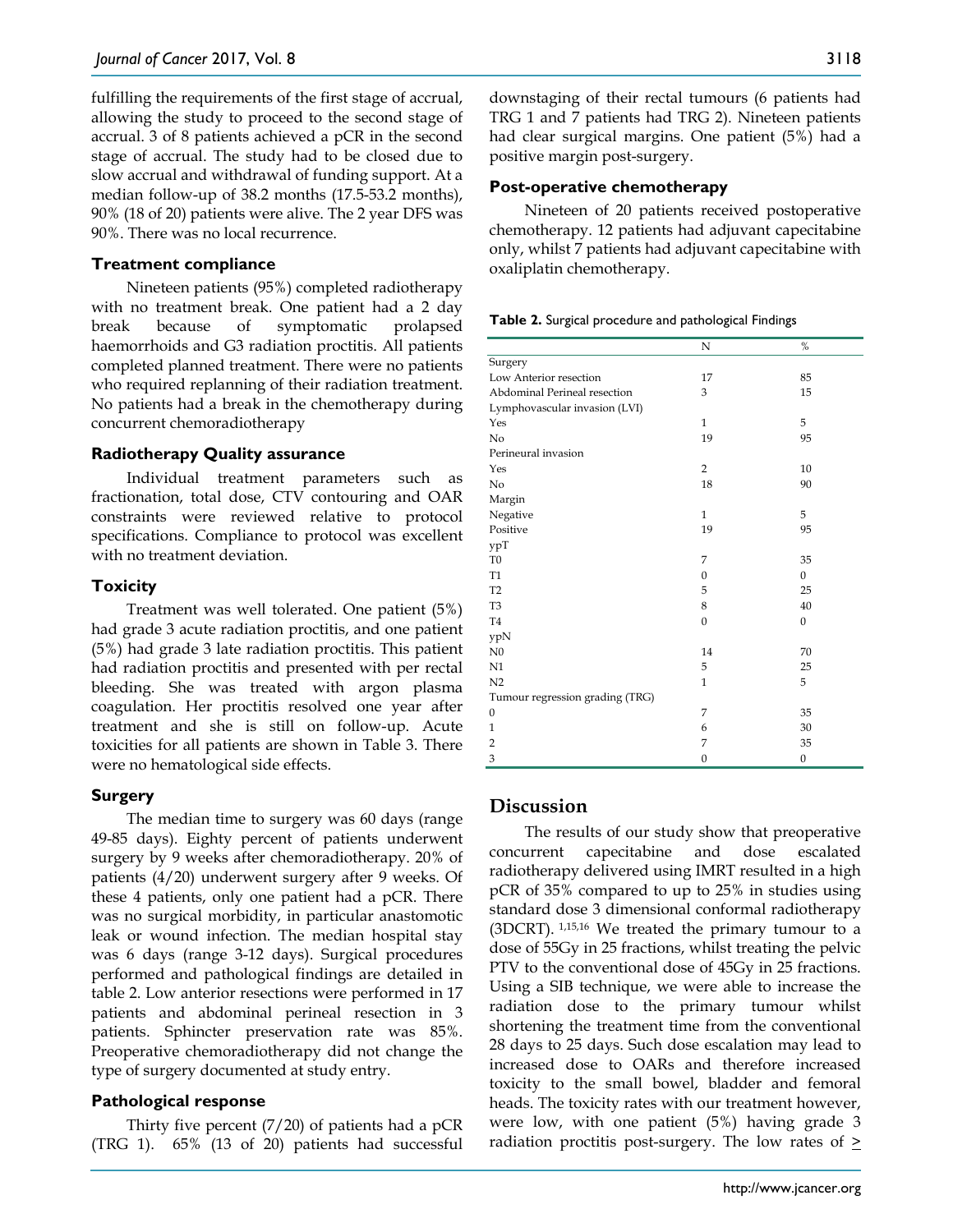grade 3 toxicity are likely due to the use of IMRT in our study. IMRT is already the standard of care in the treatment of many cancers, including prostate and nasopharyngeal cancers.17,18 In one of the earliest dosimetric studies, (2006) Urbano et al reported a comparison of 3DCRT with IMRT in patients with locally advanced rectal cancer.12 He showed that the bowel volume irradiated to 45Gy and 50Gy was significantly reduced with IMRT. In our study, despite increasing the dose to the primary tumour, we were still able to spare the OARs. It is our opinion that the value of IMRT for rectal cancer lies in the ability to allow dose escalation to the primary tumour whilst sparing the OARs.

**Table 3.** Acute toxicity for all patients

| Toxicity (CTC v3.0) | Number           | $\%$             |
|---------------------|------------------|------------------|
| Nausea              |                  |                  |
| G0                  | 16               | 80               |
| G1                  | 3                | 15               |
| G2                  | $\mathbf{1}$     | 5                |
| Vomiting            |                  |                  |
| ${\rm G0}$          | 19               | 95               |
| G1                  | $\boldsymbol{0}$ | $\boldsymbol{0}$ |
| G2                  | $\mathbf{1}$     | 5                |
| Anorexia            |                  |                  |
| G0                  | 13               | 65               |
| G1                  | 7                | 35               |
| G2                  | $\boldsymbol{0}$ | $\boldsymbol{0}$ |
| Proctitis           |                  |                  |
| G <sub>0</sub>      | 14               | 70               |
| G1                  | $\overline{4}$   | 20               |
| G2                  | $\mathbf{1}$     | 5                |
| G <sub>3</sub>      | $\mathbf{1}$     | 5                |
| Dermatitis          |                  |                  |
| G1                  | 9                | 45               |
| G1                  | 6                | 30               |
| G2                  | 5                | 25               |
| Diarrhoea           |                  |                  |
| ${\rm G0}$          | 11               | 55               |
| G1                  | 7                | 35               |
| G2                  | $\overline{c}$   | $10\,$           |
| Urinar              |                  |                  |
| G0                  | 12               | 60               |
| G1                  | 5                | 25               |
| G2                  | 3                | 15               |
| Haematological      |                  |                  |
| ${\rm G0}$          | 20               | 100              |
| G1                  | $\boldsymbol{0}$ | $\boldsymbol{0}$ |
| G2                  | $\boldsymbol{0}$ | $\boldsymbol{0}$ |

Other prospective trials have been conducted to investigate the use of IMRT in the preoperative treatment of rectal cancer. In an attempt to reduce GI toxicity, RTOG 0822 was designed to investigate the rate of GI toxicity with preoperative IMRT delivered with capecitabine and oxaliplatin for patients with locally advanced rectal cancer.<sup>19</sup> Hong et al reported that the use of IMRT in this prospective phase 2 trial study did not reduce the rate of GI toxicity.

Unfortunately, interpretation of this study is limited by the use of concurrent oxaliplatin with 5-FU based chemoradiation, as there are four large, phase III randomized trials that have demonstrated increased GI toxicity when oxaliplatin is added to pre-operative chemoradiation.20-23

The dose fractionation regimen of 55 Gy in 25 fractions represents an approximate 10% increase in radiation dose compared with the conventionally used regimen of 50.4 Gy in 28 fractions. This increase in radiation dose is likely to have led to increased pCR rates in our study compared to studies of conventional dose fractionation regimens reported in the literature. Indeed, (2006) Wiltshire et al investigated in 3 prospective phase II trials the effect of radiotherapy dose escalation on pCR rates.10 It was found that there was a trend of increasing pCR rates ranging from 15 to 33% with increasing RT doses of 40 Gy, 46 Gy, and 50 Gy in 2 Gy fractions. The increase in pCR rates was associated with a significant increase in local relapse free survival, DFS and OS.

Two other studies reported IMRT dose escalation using similar dose fractionation regimens. The University Colorado Cancer Centre (UCCC)<sup>24</sup> and the Fox Chase Cancer Centre (FCCC)25 studies treated patient with operable stage II and III adenocarcinoma of the rectum with preoperative IMRT to a total dose of 55Gy in 25 fractions, concurrent with capecitabine 825mg/m2. Accrual was poor in both studies with only 8 patients in each study. The UCCC study reported a crude pCR rate of 38% and grade 4 diarrhoea in 1 of 8 (13%) patients. In contrast, the FCCC study reported unacceptable toxicities rates in 3 of 8 (38%) of patients, with no patient having pCR.

The major criticisms of the FCCC study are that patients were treated with capecitabine for 7 days each week during radiation, which might have contributed to increase rates of grade 3 gastrointestinal toxicity. In addition, the pelvic CTV was expanded by 1cm to obtain the pelvic PTV, and the GTV by 2 cm to obtain the primary tumour PTV. These large PTV expansions might have contributed to increased volumes of bowel irradiated. In addition, OAR constraints were not provided by the FCCC study.

We report outcomes similar to the results of the UCCC study. In our study, we treated patients to 3 radiation dose levels with different PTV expansion margins. PTV 45 was the pelvic CTV with a 5mm expansion. PTV 50 was obtained with the conventional 2.5 cm expansion from GTV. PTV 50 was generated in addition to PTV 55/PTV 45 used in the FCCC/UCCC studies because our team felt that this minimized the risk of geographical miss in the boost volume and ensured that the primary rectal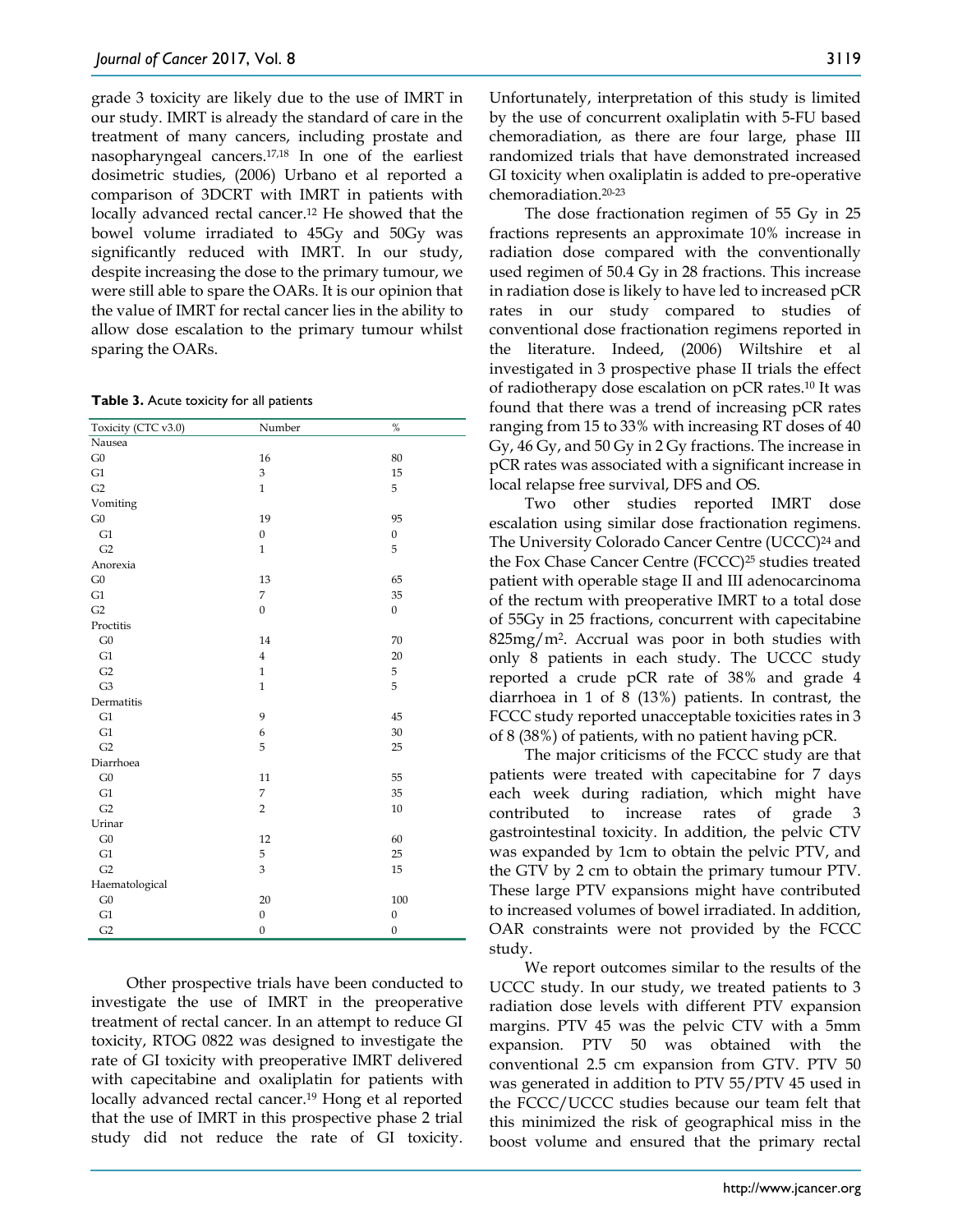tumour received at least 50Gy in 25 fractions. PTV 55 was obtained with a 1 cm expansion from the GTV. The smaller margins used may have accounted for less bowel irradiated and hence lower GI toxicities. IMRT allowed us to use a SIB technique to deliver different daily dose per fraction to all the PTVs. The use of daily IGRT for all our patients allowed us to reduce the PTV expansions to 5mm. In addition, we treated all patients in the prone position with a belly board. Dosimetric studies have shown that the use of a belly board with IMRT provides better small bowel sparing when compared with a belly board with 3DCRT.26,27 Patients treated also received capecitabine 5 days a week during radiotherapy instead of 7 days a week. These factors may also have led to reduced toxicities in our study.

Finally, there is emerging data that patients can avoid surgery if they can achieve a clinical complete response (cCR) to chemoradiotherapy. Data from Brazilian and Dutch studies have shown excellent outcomes in patients who achieved cCR after chemoradiotherapy and followed up closely after.28,29 With increased pCR rates with IMRT dose escalation, select patients can potentially have avoidance of surgery. The challenge is accurate non operative identification of patients who are complete or near complete responders. This organ preservation approach is promising and is currently being validated in prospective clinical trials.

The strengths of our study are: Firstly this study standardized the contouring of clinical target volumes according to the RTOG anorectal contouring guidelines. This ensures consistency and reproducibility of target volumes which allows meaning comparisons of results with other studies. Secondly, our study affirms the results of the UCCC trial. Given the high pCR rates and favorable toxicity of IMRT dose escalation, we are currently planning a phase 2 randomized trial comparing IMRT dose escalation with convention 3DCRT. Thirdly, radiotherapy quality assurance was performed for every patient within one week of patient starting treatment. The limitation of our study is that we did not manage to accrue the planned total number of patients due to the withdrawal of funding support. In light of the FCCC study, although patients with high rectal tumours were eligible for study entry, we recruited patients with exclusively mid and lower rectal cancer. This limited the number of patients accrued in our study and also highlights the consideration of our group that high rectal tumours may not be suitable for radiotherapy dose escalation compared to mid/lower tumours because of their proximity to colon and small bowel.

## **Conclusion**

Our study shows that preoperative concurrent capecitabine and dose escalated IMRT is well tolerated and results in high pCR rates. A randomised trial comparing this regimen with standard 3D conformal chemoradiotherapy is warranted.

# **Acknowledgements**

This research is supported by the Singapore Ministry of Health's National Medical Research Council under its New Investigator Grant (NMRC NIG09nov046.).

# **Competing Interests**

The authors have declared that no competing interest exists.

## **References**

- 1. Sauer R, Becker H, Hohenberger W, et al. Preoperative versus postoperative chemoradiotherapy for rectal cancer. N Engl J Med. 2004; 351:1731-40.
- 2. Twelves CS, Gollins S, Grieve R, et al. A randomized cross-over trial comparing patient preference for oral capecitabine and comparing patient preference for oral capecitabine and 5-fluorouracil/leucovorin regimens in patients with advanced colorectal cancer. Ann Oncol. 2006;17(2):239-45.
- 3. Twelves C, Wong A, Nowacki MP, et al. Capecitabine as adjuvant treatment for stage III colon cancer. N Engl J Med. 2005;352(26):2696-704.
- 4. Monique Maas, PJ Nelemans, V Valentini et al. Long term outcome in patients with a pathological complete response after chemoradiation for rectal cancer: A pooled analysis of individual patient data. Lancet Oncol. 2010; 11:835-44.
- 5. Carlo Capirci, Vincenzo Valentini, Luca Cionini et al. Prognostic value of complete pathologic complete response after neoadjuvant therapy in locally advanced rectal cancer: Long Term Analysis of 566 ypCR patients. Int J Rad Oncol Biol Physics. 2008; 72(1):99-107
- 6. Lu JY, Xiao Y, Qiu HZ. Clinical outcome of neoadjuvant chemoradiation therapy with oxaliplatin and capecitabine or 5-fluorouracil for locally advanced rectal cancer. J Surg Oncol. 2013;108(4):213-9.
- 7. Zhao L, Bai C, Shao Y, et al. A phase II study of neoadjuvant chemoradiotherapy with oxaliplatin and capecitabine for rectal cancer. Cancer Lett. 2011;310(2):134-9
- 8. Miki Y, Maeda K, Hosono M, et al. Neoadjuvant capecitabine, bevacizumab and radiotherapy for locally advanced rectal cancer: results of a single-institute Phase I study. J Radiat Res. 2014;55(6):1171-7
- 9. Cercek A, Goodman KA, Hajj C, et al. Neoadjuvant chemotherapy first, followed by chemoradiation and then surgery, in the management of locally advanced rectal cancer. J Natl Compr Canc Netw. 2014;12(4):513-9.
- 10. Kirsty L. Wiltshire, Iain G. Ward, Carol Swallow et al. Pre-operative radiation with concurrent chemotherapy for respectable rectal cancer: Effect of dose escalation on pathologic complete response, local recurrence- free survival, disease-free survival, and overall survival. Int J Rad Oncol Biol Physics. 2006; 64(3):709-716.
- 11. Hall MD, Schultheiss TE, Smoth DD, et al. Effect of increasing radiation doe on pathologic complete response in rectal cancer patients treated with neoadjuvant chemoradiation therapy. Acta Oncol. 2016;55(12):1392-1399
- 12. Urbano MTG, Henrys AJ, Adams EJ, et al. Intensity-modulated radiotherapy in patients with locally advanced rectal cancer reduces volume of bowel treated to high dose levels. Int J Radiat Oncol Biol Phys. 2006;65:907-9
- 13. Ryan R, et al. Pathological response following long-course neoadjuvant chemoradiotherapy for locally advanced rectal cancer. Histopathology. 2005;47(2):141-146
- 14. Simon R. Optimal Two-Stage Designs for Phase II Clinical Trials. Controlled Clinical Trials. 1989; 10:1-10.
- 15. Gerard J, Conroy T, Bonnetain F, et al. Preoperative radiotherapy with or without fluorouracil and leucovorin in T3–4 rectal cancers: Results of FFCD 9203. J Clin Oncol. 2006; 24:4620–4625.
- 16. Bujko K, Nowacki MP, Nasierowska A, et al. Long-term results of a randomized trial comparing preoperative short-course radiotherapy with preoperative conventionally fractionated chemoradiation for rectal cancer. Br J Surg. 2006; 93:1215–1223.
- 17. Schroeck FR, Jacobs BL, Bhayani SB, et al. Cost of New Technologies in Prostate Cancer Treatment: Systematic Review of Costs and Cost Effectiveness of Robotic-assisted Laparoscopic Prostatectomy, Intensity-modulated Radiotherapy, and Proton Beam Therapy. Eur Urol. 2017;(S):0302-2838(17)30239-7